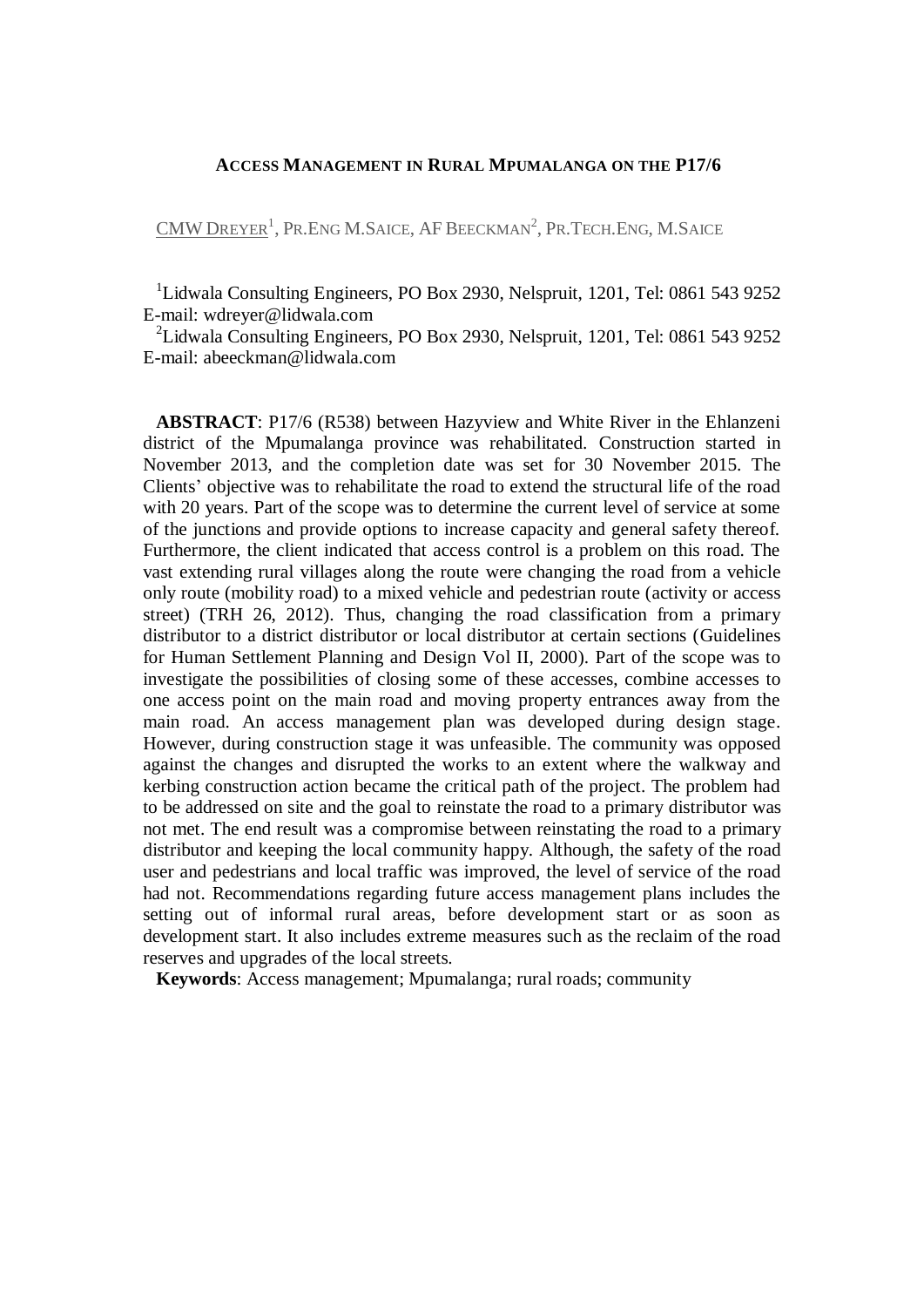### **INTRODUCTION AND BACKGROUND**

Lidwala Consulting Engineers SA (Pty) Ltd. was appointed for the rehabilitation of the P17/6 (R538) from Hazyview to White River in the Ehlanzeni District of the Mpumalanga Province. The road is about 32 km in length. The client however, indicated that 16 km of the route was to be rehabilitated as the first phase. This 16 km is located within the buildup area. The design stage started in February 2013, the contractor was appointed in October 2013 and the site handover was in November 2013, with a completion date set for 30 November 2015.

This article discuss the problems encountered and solutions formulated during the implementation of formalising accesses on the P17/6. Furthermore, the impact of unstructured informal accesses on the classification of the P17/6 was also investigated.

According to the South African Road Classification and Access Management Manual (TRH 26, 2012) an access is defined as any public or private road, driveway, ramp, path or intersection that crosses or connect to a main road. An access street is defined as where the movement requirements of the main road is seconded to the access function and activities associated with access (TRH 26, 2012).

### **Background**

This road was classified as a primary distributer (Guidelines for Human Settlement Planning and Design Vol II, 2000) when established. The main function of the road is to connect Hazyview and White River as an alternative main route to the R40. It served several small villages along the route which have experienced significant infrastructure growth since. The road has become a major collector road for the communities living in the eleven Wards along the route (the project location is indicated in [Figure 1\)](#page-2-0).

The area along the P17/6 has grown extensively without formal control or management of accesses from the road authorities. This resulted in unstructured informal accesses every 10 to 50 m, which in turn has a direct impact on traffic safety, level of service, operating speed and traffic flow (TRH 26, 2012).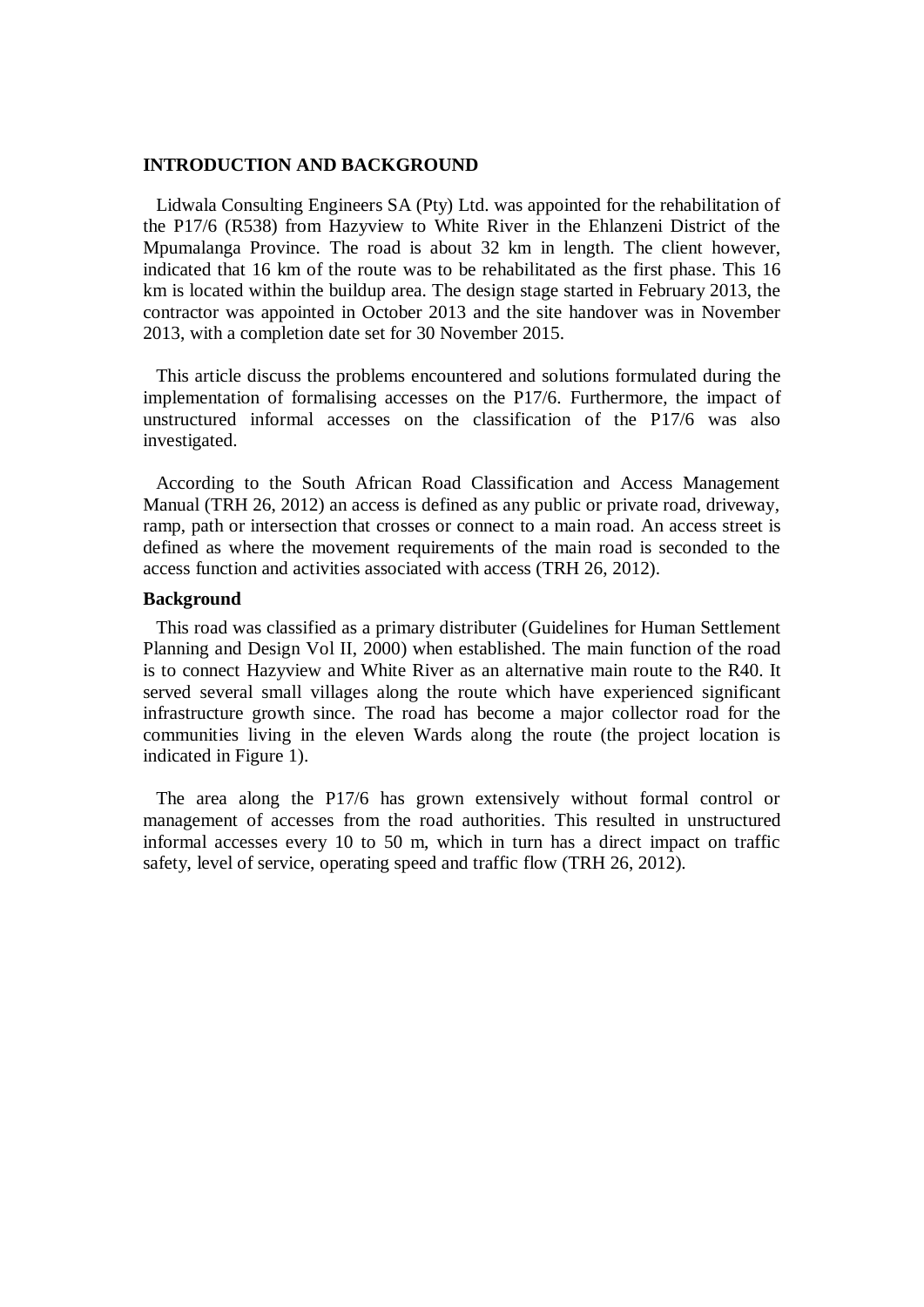

<span id="page-2-0"></span>

The traffic on this road is high and therefore classify the road as a primary distributor and vehicle-only route. An electronic traffic count was conducted (24 hours over 7 days) at two positions along the road. Position A was located just south of the R40 to the south of Hazyview and position B was located just east of the R40 to the north of White River (see [Figure 1\)](#page-2-0). The traffic volumes on this road are high, as indicated in [Table 1.](#page-2-1) These positions were chosen to determine the main traffic flow from and towards White River in relation to traffic flow from and towards Hazyview.

| <b>Station</b>    | ADT  | <b>Heavy Vehicles</b> | % Heavy Vehicles |  |
|-------------------|------|-----------------------|------------------|--|
| A – Hazyview      | 7849 | 555                   | 7.1%             |  |
| $B$ – White River | 7352 | 881                   | 12.0%            |  |

### <span id="page-2-1"></span>**Table 1: Traffic Count April / May 2013**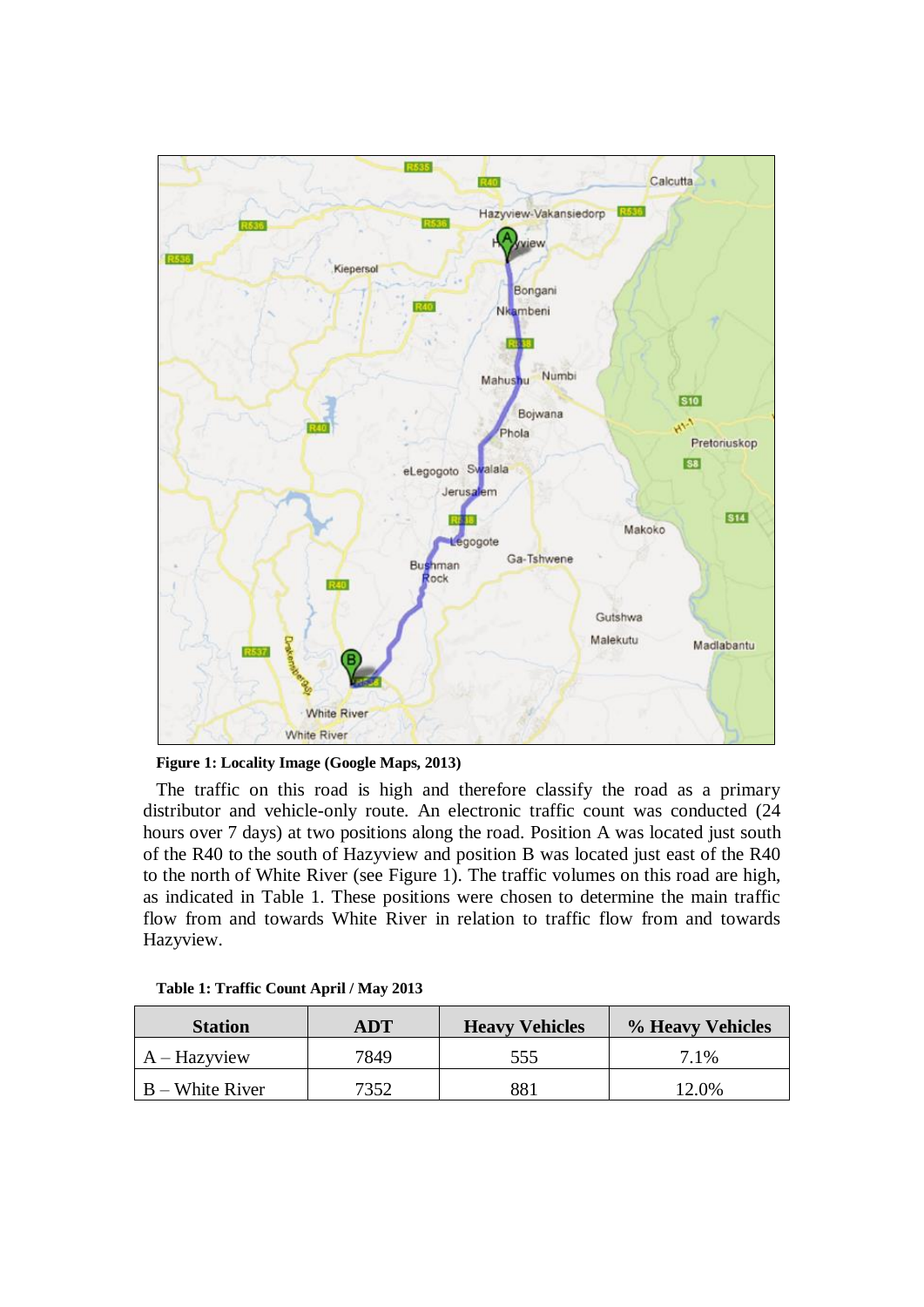### **Scope of work**

The Clients' objective was to rehabilitate the road in order to extend the structural life of the road by 20 years. Part of the scope was to determine the current level of service at some of the junctions which exhibited insufficient capacity at current traffic flows and provide options to increase capacity and general safety thereof. Additionally the scope was to investigate the possibilities of limiting access points by closing accesses, combining accesses to one access point on the main road, and moving driveways away from the main road towards the internal road network.

## **ACCESS MANAGEMENT**

According to the Guidelines for Human Settlement Planning and Design Vol I (2000) a primary distributor is a vehicle only route in the movement network. The vast rural villages extending along the route were however changing the road from vehicle only route to a mixed pedestrian and vehicle route, thus changing the road classification from a primary distributor to a district distributor or local distributor at certain sections.

The Guidelines for Human Settlement Planning and Design Vol I (2000) recommends 500 m spacing between successive intersections for a vehicle-only route. The increased number of junctions and informal accesses along the route have reached the spacing similar to a local street (10 to 50m). The road section under investigation has a total of approximately 214 access points along the route (estimated in 2012 during design stage). Thirteen of these accesses were access streets (as defined by TRH 26, 2012). Four of these accesses were upgraded to major junctions with speed control in the form of speed humps and pedestrian crossings. Two of the junctions were roundabouts and two were T-junctions.

According to the South African Road Classification and Access Management Manual (TRH 26, 2012) the function of a road is either a mobility road or an activity or access street. Vehicle movements have priority on mobility roads, whereas activity or access streets give priority to access, turning movements, buses, taxis and pedestrians. These two functions are completely different and cannot be merged.

Part of the objective of the rehabilitation of the P17/6 was to improve the access management and to reinstate the road to a primary distributor. However, with the successive formal and informal intersections and access roads already on the road, a combination of mobility road and activity or access streets had to be reached.

### **Access management on P17/6**

The options investigated for successful access management on the P17/6 were as follows:

- Close unstructured informal accesses:
- Reclaim the road reserve, and
- Declassify the road.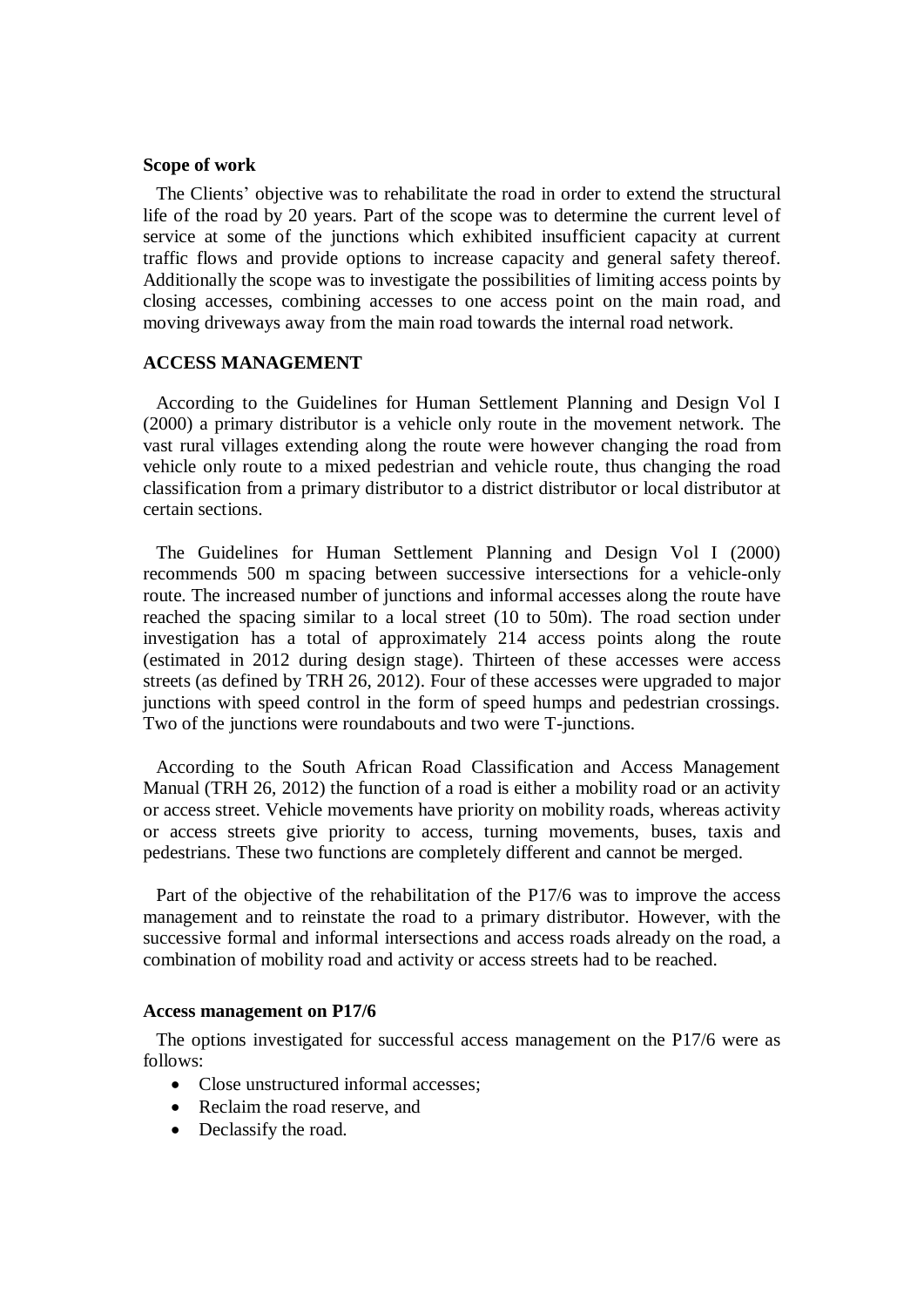By closing unsafe and unnecessary unstructured informal accesses and improving the safe and alternative accesses to access streets, road safety, level of service, operating speed and traffic flow will be improved. It was however not possible to close all the accesses, due to the limited space available and layout of the informal settlement. The sight distances, amount of vehicular traffic of each access and the option of an alternative access to the properties determined whether it should be closed or not.

### **Pedestrian Access**

The high volume of pedestrian movements along the route are a result of the high density of settlements and the vast amount of schools along the route. It was not possible to separate pedestrian movements from the road to reinstate the road to a vehicle-only route.

In order to accommodate the pedestrian traffic, a continuous walkway along the road was proposed to the client. A figure 3 (barrier kerb, indicated in [Figure 2\)](#page-4-0) was used to divide the pedestrian traffic from the vehicle traffic and to ensure pedestrian safety. The barrier kerb was also used to control the access roads and entrances to property accesses.



<span id="page-4-0"></span>**Figure 2: Typical cross section with walkway**

#### **Control of unstructured accesses**

During design stage, an access management plan was created indicating which unstructured accesses should be closed and which were to remain, in addition to the type of junction to be constructed.

With the assistance of the aerial images those accesses that could be closed and driveways that could be rerouted were investigated.

The following criteria were followed to determine which access should be closed:

- Sight distance of the access;
- The size of the access (a bigger access caters for more traffic);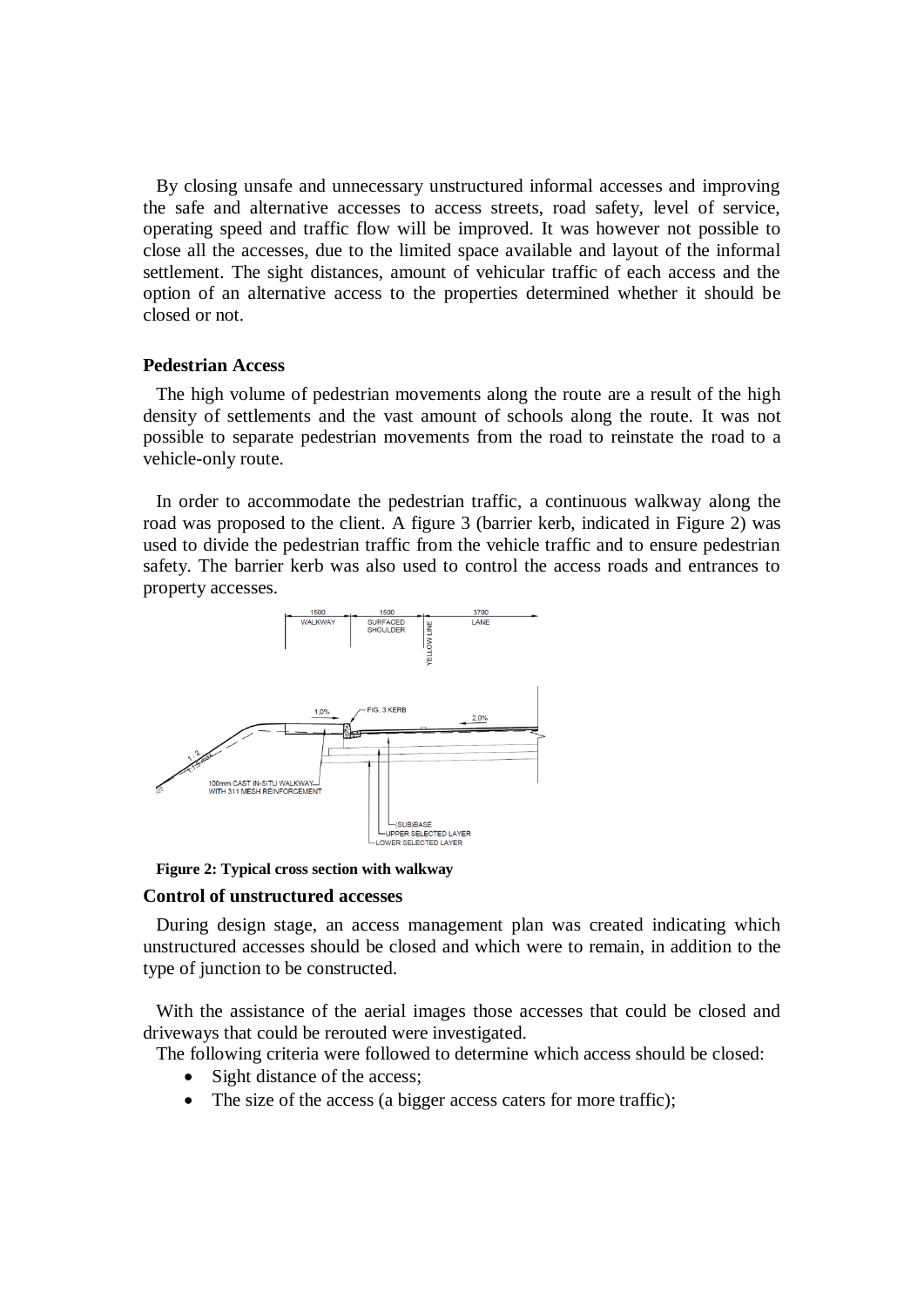- The width of the access road (a wider road accommodates higher traffic volumes);
- The possibility of a gravel service road;
- The location of the access, and
- The amount of alternative accesses to the area.

The sight distances of all the retained accesses were determined and the investigations were indicated on a drawing with the plan layout and aerial images to provide background, see [Figure 3.](#page-5-0)



<span id="page-5-0"></span>**Figure 3: Part of drawing issued for construction**

Three different types of accesses were identified. The first type was the major intersections (two T-junctions and two roundabouts). The second type of intersection [\(Figure 4\)](#page-5-1) were constructed at the thirteen formal access streets.



<span id="page-5-1"></span>**Figure 4: Surfaced formalised access (Type 2)**

The type 3 [\(Figure 5\)](#page-6-0) intersections were constructed to formalise an unstructured informal access. The Type 3 intersections mainly formalised the gravel road junctions and the driveways with an edge beam. Sixty of these accesses were constructed as indicated in [Figure 6.](#page-6-1)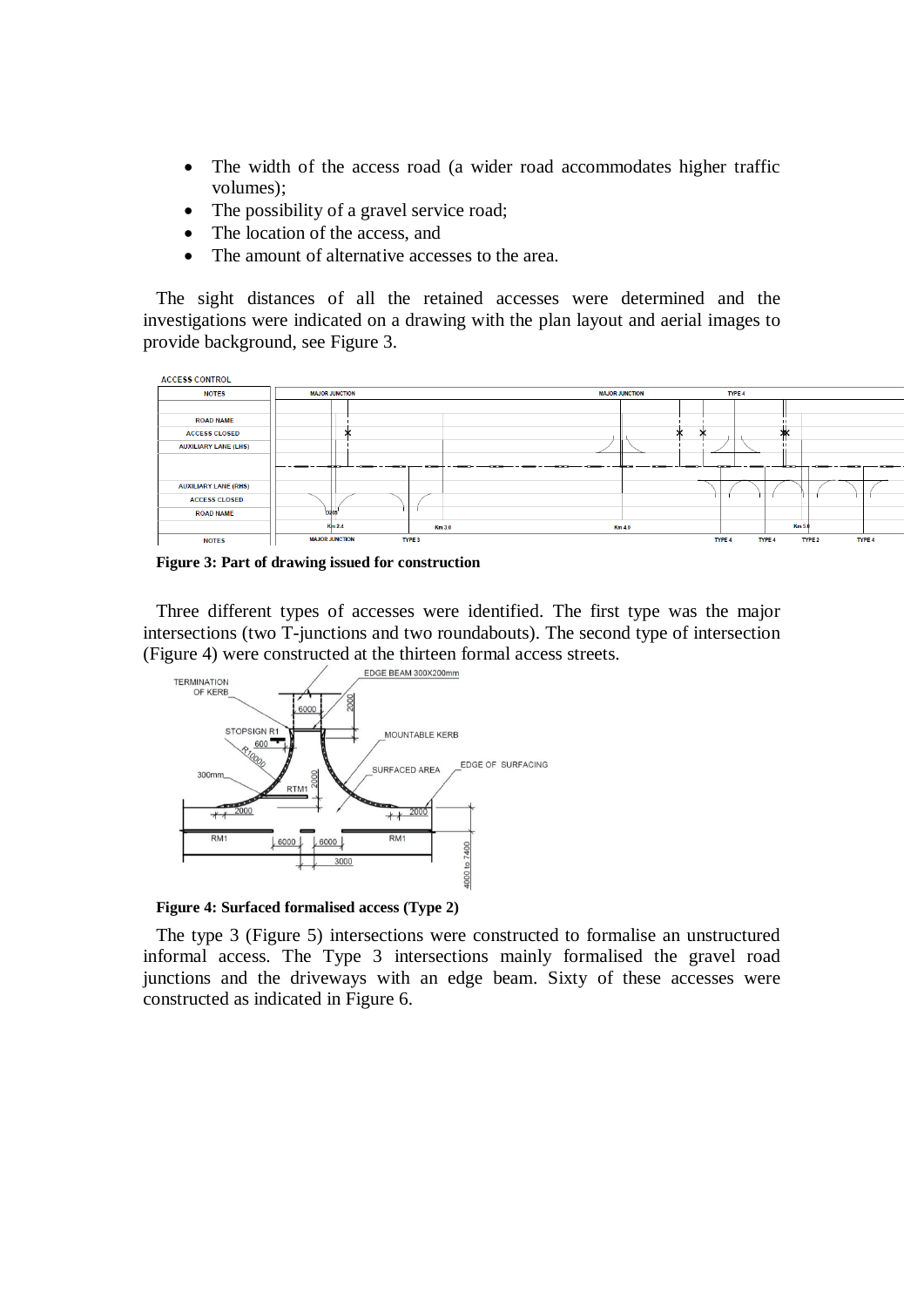

<span id="page-6-0"></span>**Figure 5: Formalised access to gravel road (Type 4)**



**Figure 6: Example of a Type 4 access**

## <span id="page-6-1"></span>**CONSTRUCTION**

Construction started in November 2013. The programmed activities were scheduled to start with the major pavement rehabilitation works. Thereafter the kerbing and walkway works would start, simultaneously with the access management. Local subcontractors with local labourers were appointed to construct the kerbing and walkways.

## **Communication**

The access management plan was further developed during construction stage to clearly indicate the appropriate action to the Contractor. A list was compiled of each access to be retained with reference points, photos and GPS (Geographic Positioning System) coordinates, as indicated in [Table 2.](#page-7-0) This method worked well, and even though the community were involved in the decision of closing the accesses, the community did not accept the proposed closures and/or relocations of the accesses.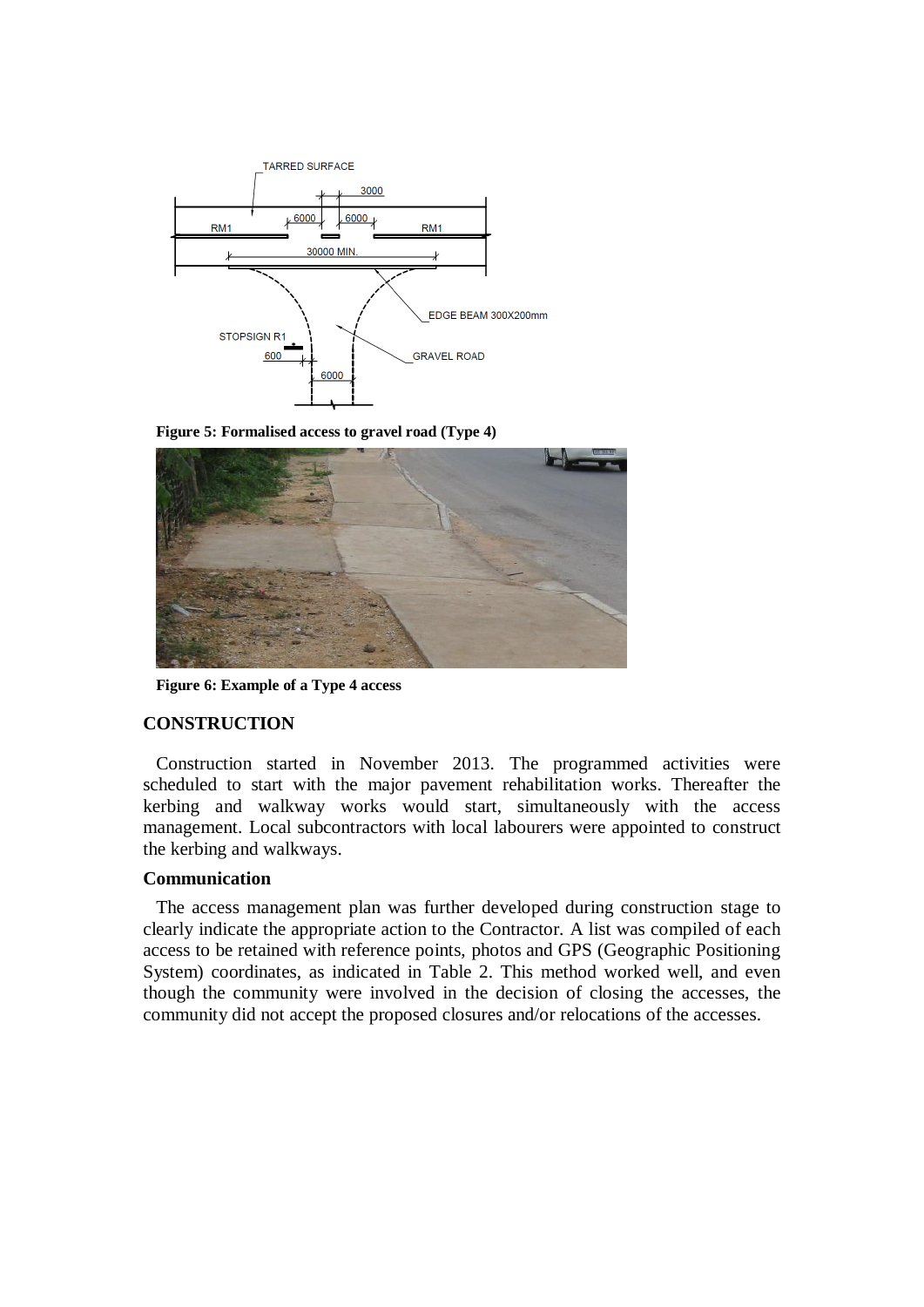### <span id="page-7-0"></span>**Table 2: List of accesses**

| Access no    | Location   | Description                         | Action                                                                       | Latitude:                     | Longitude:      | Photo |
|--------------|------------|-------------------------------------|------------------------------------------------------------------------------|-------------------------------|-----------------|-------|
| $\mathbf{1}$ | km 6.9     | House<br>connection<br>over V-drain | Construct a<br>concrete drift at the<br>access, as indicated<br>on P17-TD-02 | S 25d 6m 9.98s                | E 31d 8m 8.88s  |       |
| $\sqrt{2}$   | km<br>7.24 | Access to<br>Royal High<br>School   | 30m kerb access on<br>LHS and Type 3<br>Access on RHS                        | S 25d 6m<br>23.14s            | E 31d 8m 11.28s |       |
|              |            | Access to<br>House nr<br>40444      | Edge beam, kerb to<br>start next to house<br>entrance                        | $\mathrm{S}$ 25d 6m<br>24.85s | E 31d 8m 11.43s |       |
| 3            |            | Access at<br>Pink house             | 4m kerb access                                                               | S 25d 6m<br>24.81s            | E 31d 8m 11.36s |       |

## **Problems encountered**

The local community was perceived as uncooperative, and intolerant regarding the construction. As soon as the first access were closed, the community demolished the closures (see [Figure 7\)](#page-8-0). Furthermore accounts of intimidation and violence towards the main contractor and the subcontractors were documented.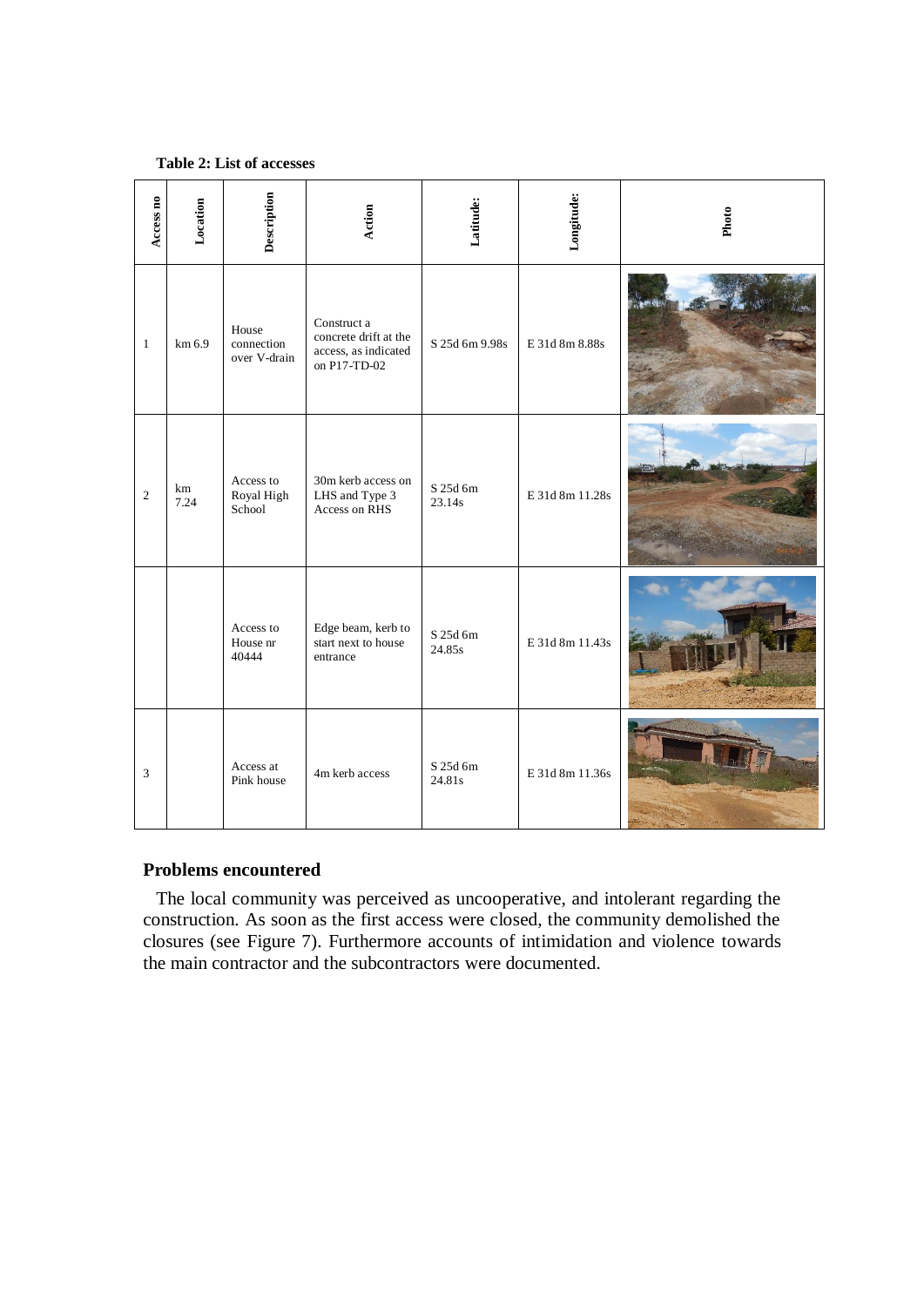

**Figure 7: Kerbs broken by community**

<span id="page-8-0"></span>This caused problems as the walkway production was on the critical path at that stage and the community stopped the work. With the help of a social facilitator, Community Development Workers (CDW) of the area (including the respective Ward Councillor in the area) some of the community members were persuaded to agree to a gravel service road that leads to an access which is safe to enter the main road. However, a few community members were adamant and were provided direct access to the main road.

Furthermore, the existing layout of the villages along the road were as such that there were only a few accesses possible to be closed. Most of the property entrances had no other alternative than to access the main road. Some accesses didn't have a through road that linked to another access.

Ideally the accesses that were retained had to be upgraded, but due to budget constraints only gravel upgrades were possible, resulting in severe drainage problems. Even though the intervals of accesses could be increased from 50 to 100m, it is still not adequate for a primary distributor road. The level of service was slightly increased, but the traffic safety is still a concern.

## **CONCLUSION AND RECOMMENDATIONS**

In conclusion, the access management on the P17/6 was a challenge. The community and the existing layout of the villages made retrofitting a successful access management impossible. As a result the P17/6 had to be declassified as a